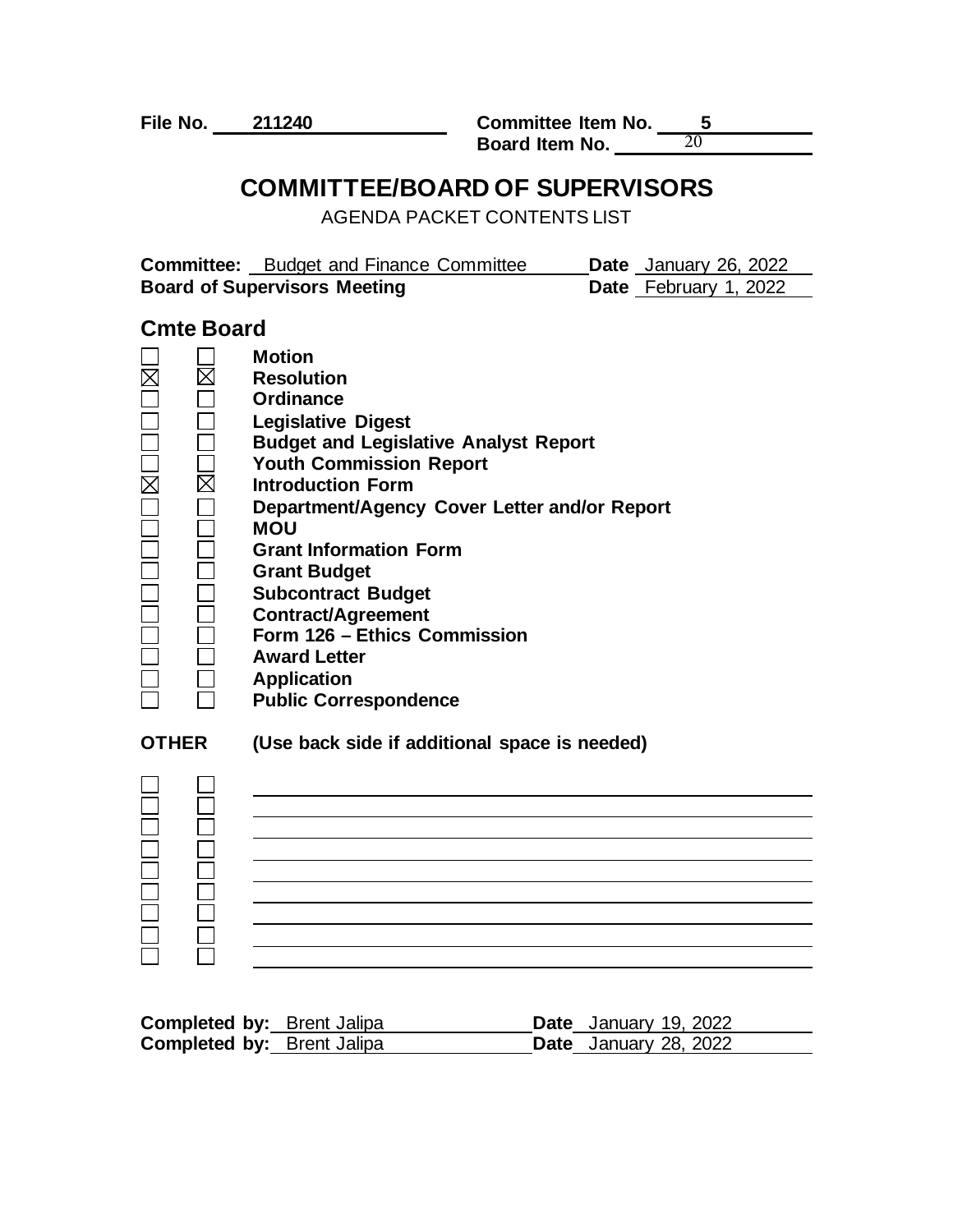FILE NO. 211240 RESOLUTION NO.

| 1              | [Apologizing to Chinese Immigrants and Their Descendants]                                |
|----------------|------------------------------------------------------------------------------------------|
| $\overline{2}$ |                                                                                          |
| 3              | Resolution apologizing on behalf of the Board of Supervisors of the City and County of   |
| $\overline{4}$ | San Francisco to Chinese immigrants and their descendants for systemic and               |
| 5              | structural discrimination, targeted acts of violence, and atrocities; and committing to  |
| 6              | the rectification and redress of past policies and misdeeds.                             |
| $\overline{7}$ |                                                                                          |
| 8              | WHEREAS, The shameful history of structural and systematic racism and                    |
| $9\,$          | discrimination against Chinese immigrants and the Chinese American community by the City |
| 10             | and County of San Francisco reaches back over 150 years and touched every aspect of life |
| 11             | including employment, housing, education, and culture; and                               |
| 12             | WHEREAS, In 1860, California's Education Code explicitly prohibited Asian students       |
| 13             | from attending public schools with white students; and                                   |
| 14             | WHEREAS, San Francisco Unified School District closed the segregated Chinese             |
| 15             | School in 1870, and for the next fifteen years there were no public schools for Chinese  |
| 16             | students who remained barred from attending the public schools reserved solely for white |
| 17             | students; and                                                                            |
| 18             | WHEREAS, In 1885 the California Supreme Court decision in Tape v. Hurley ruled that      |
| 19             | Chinese students have a right to attend public schools, in response, SFUSD reopened the  |
| 20             | segregated Chinese School to avoid integration; and                                      |
| 21             | WHEREAS, As Japanese and Korean immigration to San Francisco increased in 1906,          |
| 22             | SFUSD responded by assigning all Asian students to the segregated Chinese School; and    |
| 23             | WHEREAS, Section 3 of the 1870 Consolidation Act passed by the San Francisco             |
| 24             | Board of Supervisors barred anyone of Chinese descent from being employed in any State,  |
| 25             | County, Municipal, or other public work, except as punishment for crime; and             |
|                |                                                                                          |

Supervisors Haney; Walton, Safai **BOARD OF SUPERVISORS** Page 1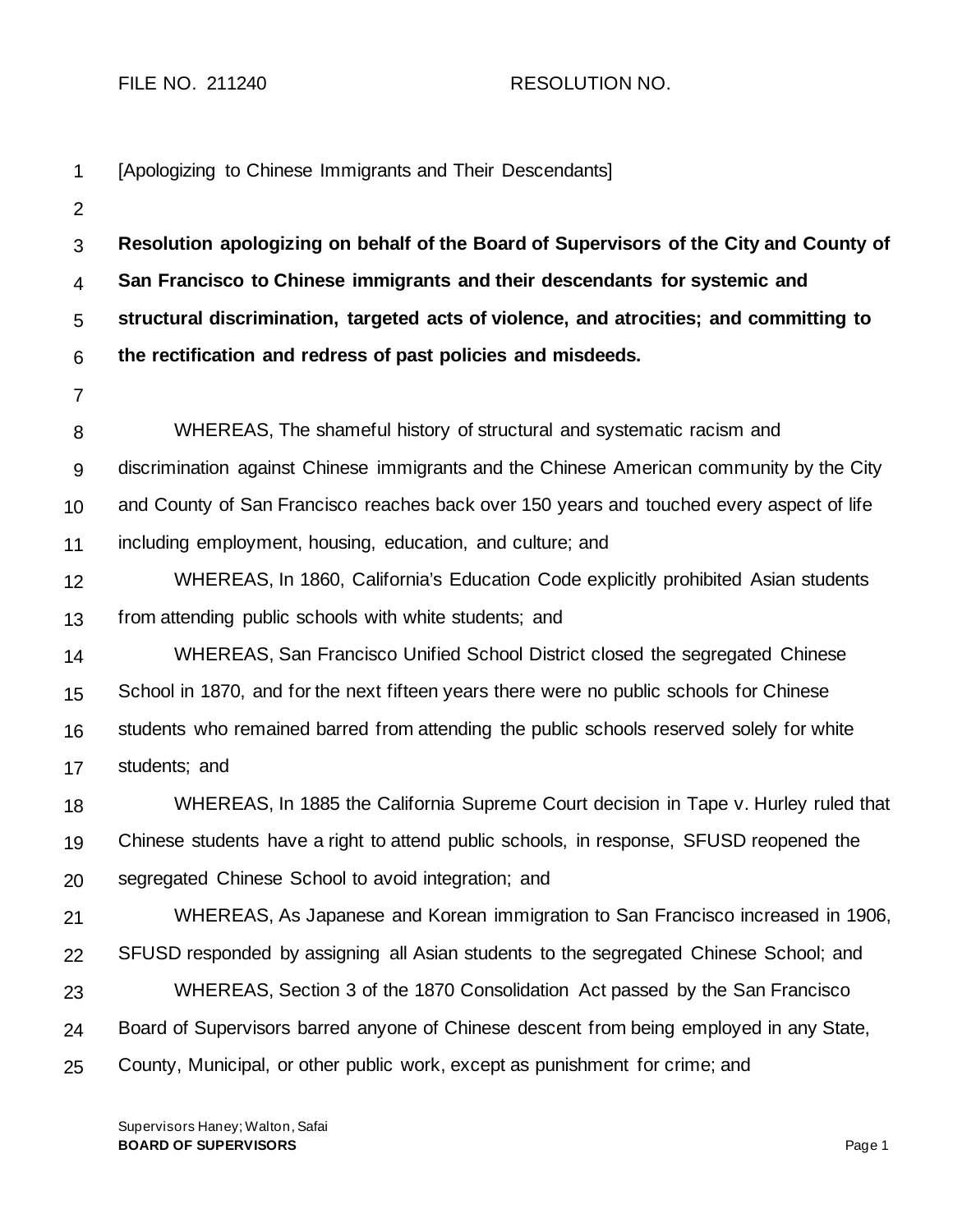1 2 3 4 WHEREAS, Section 27 of the 1870 General Orders ordinance passed by the San Francisco Board of Supervisors prohibited the usage of Gongs, a traditional East Asian percussion instrument, in any performance under the premise of it producing an "unusual noise disturbing the peace;" and

5 6 7 WHEREAS, Section 47 of the 1870 Sidewalk Ordinance prohibited the usage of Yeo Ho Poles, which were the traditional and main method of transportation of goods within the Chinese community; and

8 9 10 11 12 13 WHEREAS, The Board of Supervisors passed more than a dozen "Laundry Ordinances" from 1873-1883 imposing a maximum hour rule so that different laundry owners could not share one laundry space, zoning rules to push laundries from white neighborhoods to the outskirts of town or to toxic industrial areas, taxes on laundries with horse-drawn vehicles, prohibiting drying racks on roofs, and banning the use of a mouth tube to squirt starch on clothes, which was a common practice by Chinese laundries; and

14 15 16 17 18 WHEREAS, In 1880, where 89% of San Francisco's laundry workers and two-thirds of laundries were comprised and owned by those of Chinese descent, and 95% of the 320 laundries in the city at the time operated within a wooden building, the Board of Supervisors made it illegal to operate any laundry in a wooden building without a permit through Ordinance No. 1569; and

19 20 21 WHEREAS, After the passage of Ordinance No. 1569, only one permit was granted of the two hundred applications from Chinese owners, while only one out of approximately eighty non-Chinese applicants was denied a permit; and

22 23 WHEREAS, In 1886 the Supreme Court ruled Ordinance No. 1569 unconstitutional in Yick Wo v. Hopkins; and

24 25 WHEREAS, The 1876 Pigtail Ordinance mandated Chinese prisoners have their traditional queues cut immediately after arriving at the county jail and three years later in 1879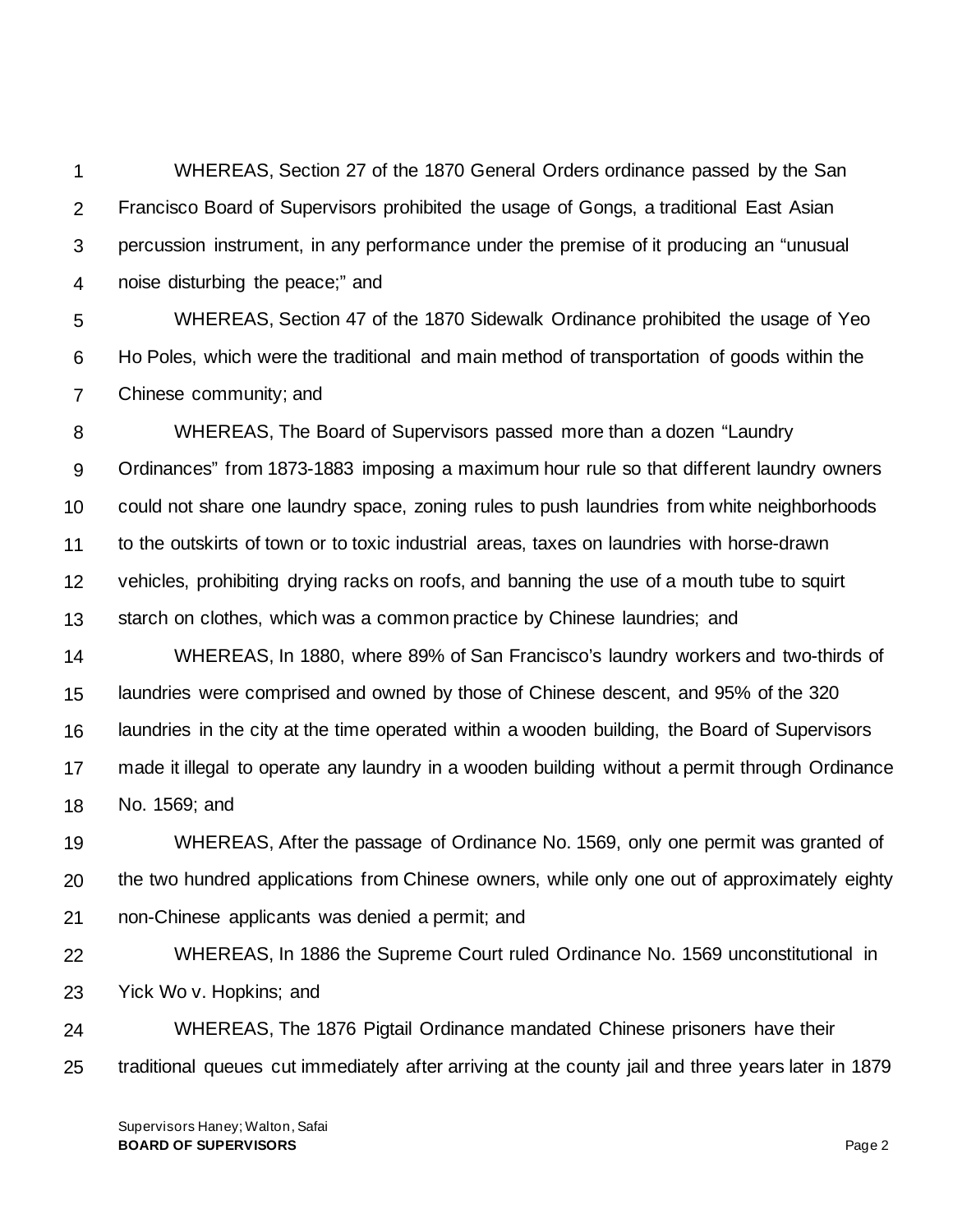1 2 the Pigtail Ordinance was declared unconstitutional in by the 9th Circuit Court of Appeals in Ho Ah Kow v. Matthew Nunan; and

3 4 5 6 WHEREAS, The infamous three-day 1877 San Francisco Riot targeted the Chinese American community and resulted in four deaths and more than \$100,000 worth of property damage, equivalent to \$2,430,000 in 2020, wherein twenty Chinese-owned laundries were destroyed with many more being damaged and/or looted; and

7 8 9 WHEREAS, The 1890 Bingham Ordinance mandated Chinese people, including Chinese American citizens not live or work in San Francisco except in "a portion set apart for the location of all the Chinese;" and

10 11 12 13 14 15 16 17 18 WHEREAS, The area provided for Chinese Settlement was unsanitary and on the outer fringes of the city, devoid of any services and the Bingham Ordinance was eventually declared unconstitutional in 1900 by the 9th Circuit Court of Appeals in re: Lee Sing et al; and WHEREAS, The San Francisco Board of Supervisors voted and passed Ordinance No. 85 which gave the Board of Health broad powers to quarantine, and as a result, the Board of Health racially profiled those of Chinese descent, restricting their basic civil liberties unless inoculated for the Bubonic Plague, and these actions were eventually declared unconstitutional in 1890 by the 9th Circuit Court of Appeals in Wong Wai v. Williamson and Jew Ho v. Williamson; and

19 20 21 WHEREAS, After the 1906 earthquake, a committee was formed of influential city leaders, motivated openly by racism, that sought to move all remaining Chinese residents outside of the County the area around Hunter's Point; and

22 23 24 WHEREAS, Chinese Americans have persistently fought back against discriminatory laws, structural cruelty, and systemic racism with every political, economic, and legal tool available to them including civil disobedience; and

25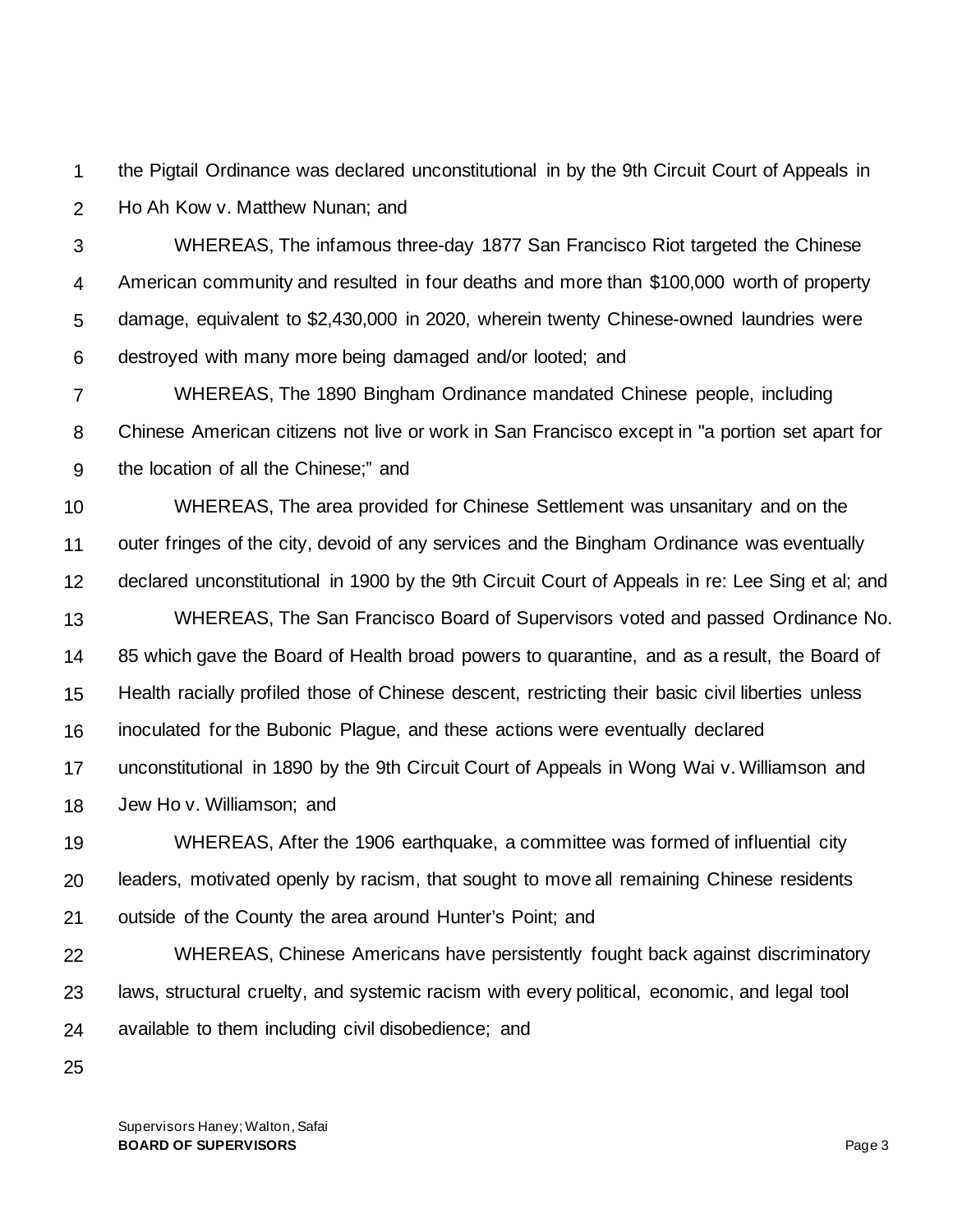1 2 3 WHEREAS, The Chinese American community has, through their resistance, won and earned huge organizing, political, and legal victories in advancing civil rights, that all Americans continue to benefit from; and

4 5 6 WHEREAS, The San Francisco Chinese family and regional associations played a pivotal and decisive role in relentlessly fighting anti-Chinese laws, especially in the courts, and winning numerous victories; and

7 8 WHEREAS, Chinatown in San Francisco is the oldest Chinatown in North America, and the largest Chinese enclave outside of Asia, and is home to a proud legacy of culture,

9 solidarity, resistance, and strength for the Chinese community everywhere, and should be

10 uplifted, protected, and celebrated; and

11 12 13 14 WHEREAS, The Chinatown community organized in 1987 to pass the Chinatown plan, which saved Chinatown from downtown driven development, and was best symbolized by the ten year I-Hotel struggle, which was led by both Filipino and Chinese residents and leaders; and

15 WHEREAS, The recent rise in anti-Asian violence and racial discrimination

16 17 demonstrates that xenophobia remains deeply rooted in our society and should be understood and contextualized within our history; and

18 19 WHEREAS, During the ongoing pandemic, Chinese residents have been shamefully targeted and scapegoated, in similar ways as they have throughout history; and

20 21 22 23 24 25 WHEREAS, During the most recent surge in anti-Asian and Pacific Islander hate, as of July 9, 2021, Stop AAPI Hate has documented 762 reported incidents of hate crimes in San Francisco wherein some of the highest number of incidents were reported as consisting of 63% Chinese, 10.2% Korean, 9.3% Filipino, and 6.7% Vietnamese thus a threat to the safety and wellbeing of the Chinese community is a threat to the safety and wellbeing of the whole Asian Pacific Islander community; and

Supervisors Haney; Walton, Safai **BOARD OF SUPERVISORS** Page 4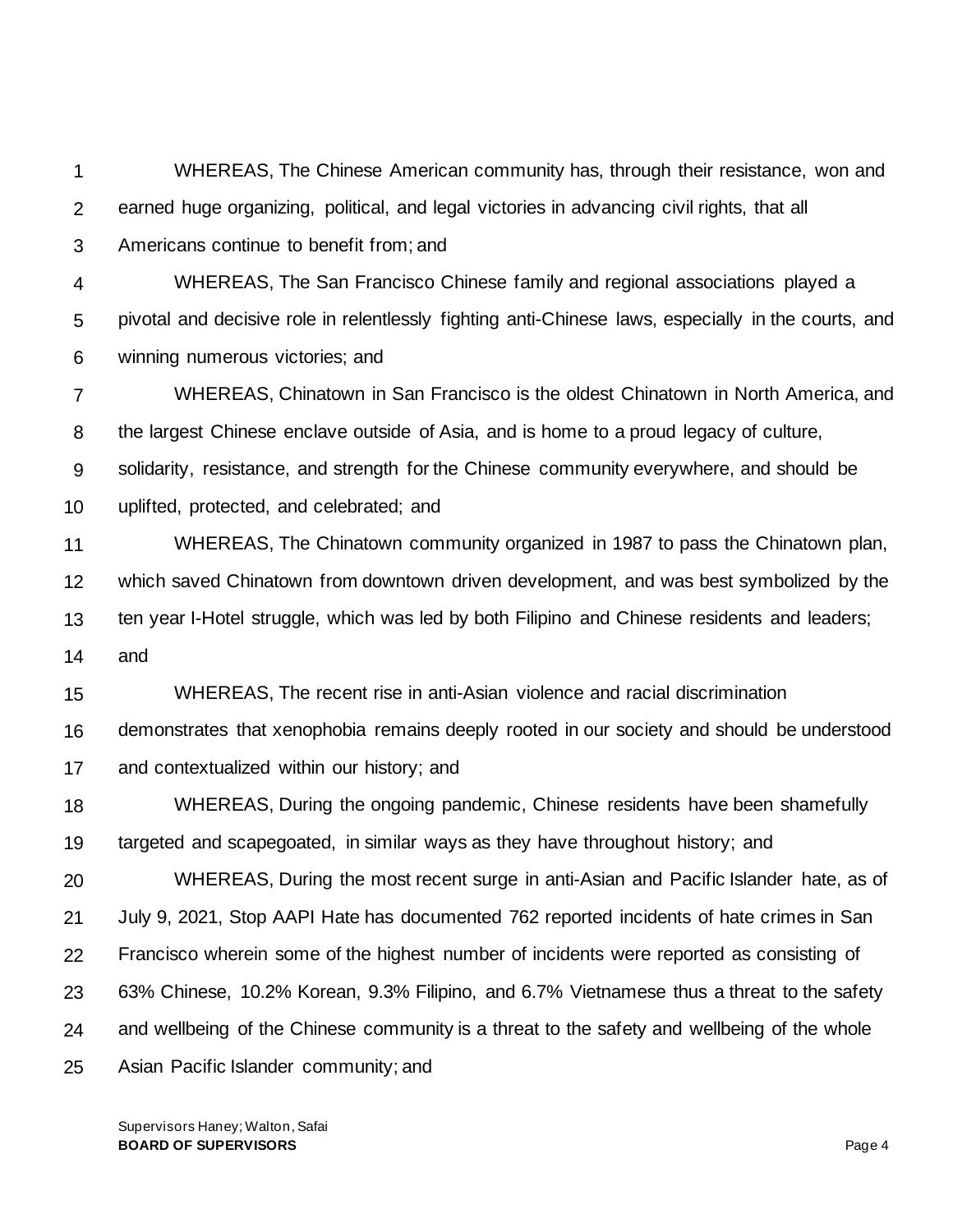1 2 3 4 WHEREAS, Asian-Americans are still often considered perpetual foreigners; and WHEREAS, All ethnic Asian Pacific Islander communities were once regarded by the public collectively as "Chinese" or "Mongol", these atrocities were also committed against the early immigrant ancestors of all Asian Pacific Islander communities; and

5 6 WHEREAS, The legacy of historic discrimination against the Chinese community continues today, in housing, education, employment, and business ownership; and

7 8 9 WHEREAS, The story of Chinese immigrants and the dehumanizing atrocities committed against them in the 19th and early 20th century should not be purged from or minimized in the telling of San Francisco's history; and

10 11 12 13 WHEREAS, The City of San Francisco must acknowledge and take responsibility for the legacy of discrimination against early Chinese immigrants as part of our collective consciousness that helps contribute to the current surge in anti-Asian and Pacific Islander hate; and

14 15 16 WHEREAS, The experience of Chinese immigrants can be used to build solidarity with immigrant communities, and similar discrimination and racism was experienced and is still experienced by many other communities; and

17 18 19 WHEREAS, In 2009, under the leadership of Supervisors Chiu, Chu, and Yee, the Board of Supervisors expressed grave regrets and remorse for the history of racist policies towards the Chinese community; and

20 21 22 WHEREAS, In 2018, under the leadership of Supervisor Yee, the Board of Supervisors recognized the importance of the 75th anniversary of the repeal of the Chinese Exclusionary Act in remembering our history and not repeating the mistakes of the past; and

23 24 WHEREAS, A genuine apology for the role of the City in this history and legacy is an important and necessary step in the process of healing, reconciliation and redress; and

25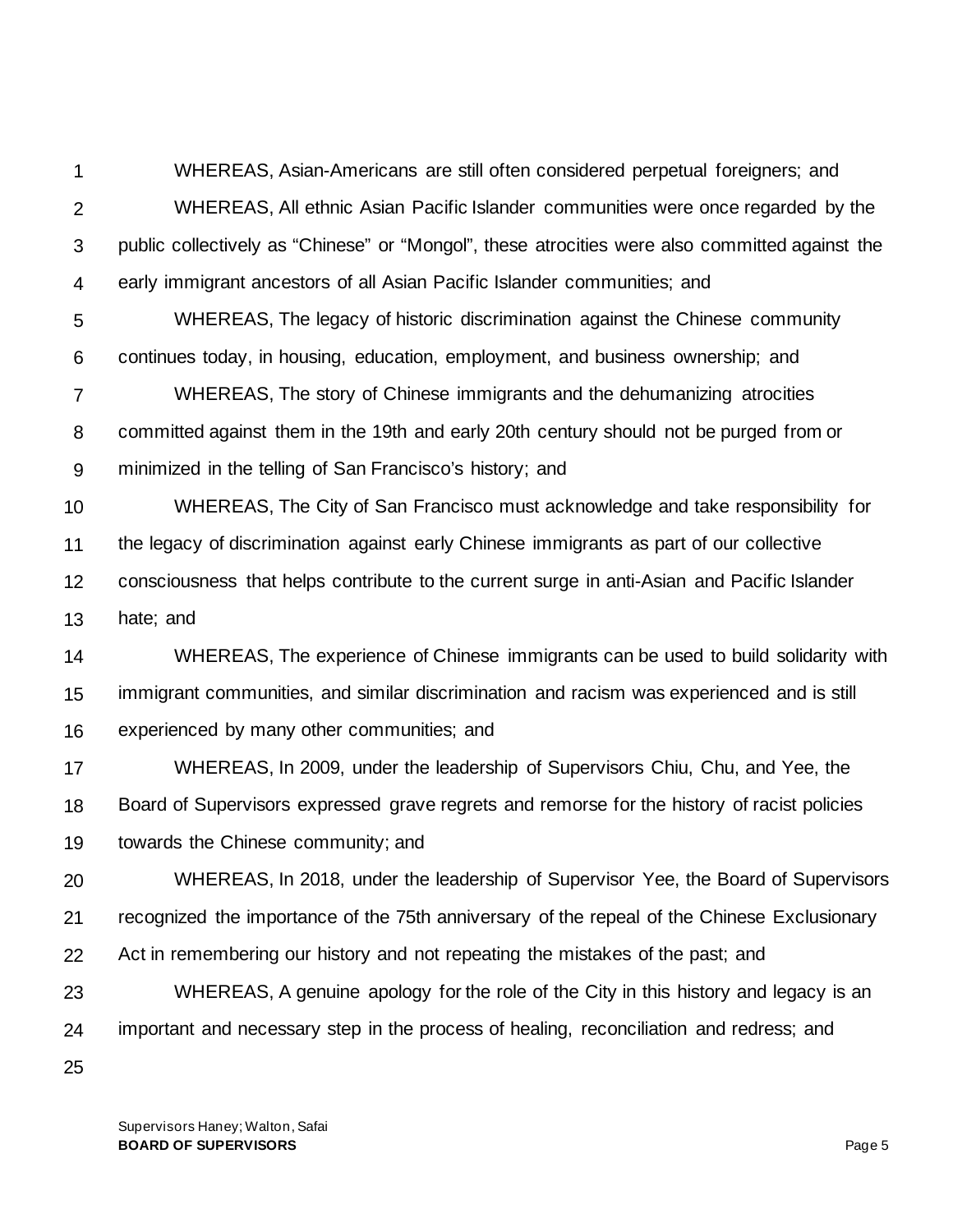1 2 3 WHEREAS, Other major cities, including Antioch, San Jose, and Los Angeles have recently issued apologies for their histories of discrimination and violence towards the Chinese community and Chinese immigrants; and

4 5 6 WHEREAS, An apology for grievous injustices cannot erase the past, but admission of the historic wrongdoings committed can aid us in solving the critical problems of discrimination and racism facing San Francisco and the broader United States today; now, therefore, be it

7 8 9 RESOLVED, That the San Francisco Board of Supervisors apologizes to all Chinese immigrants and their descendants who came to San Francisco and were the victims of systemic and institutional racism, xenophobia, and discrimination; and, be it

10 11 12 FURTHER RESOLVED, That the San Francisco Board of Supervisors acknowledges acts of fundamental injustice, terror, cruelty, and brutality committed against the Chinese community; and, be it

13 14 15 FURTHER RESOLVED, That the San Francisco Board of Supervisors recognizes the contributions and resilience of the Chinese community and their commitment to fostering reconciliation and friendship, and to protecting civil rights for all; and, be it

16 17 18 19 FURTHER RESOLVED, That the San Francisco Board of Supervisors resolves to rectify the lingering consequences of the discriminatory policies of the City of San Francisco, and to use this Resolution as a teaching moment for the public to move forward towards justice for all; and, be it

20 21 22 FURTHER RESOLVED, That the San Francisco Board of Supervisors commits to programs, policies, and investments that can educate the public about this brutal history of discrimination and their ongoing consequences, as well as provide for redress and restoration.

- 23
- 24
- 25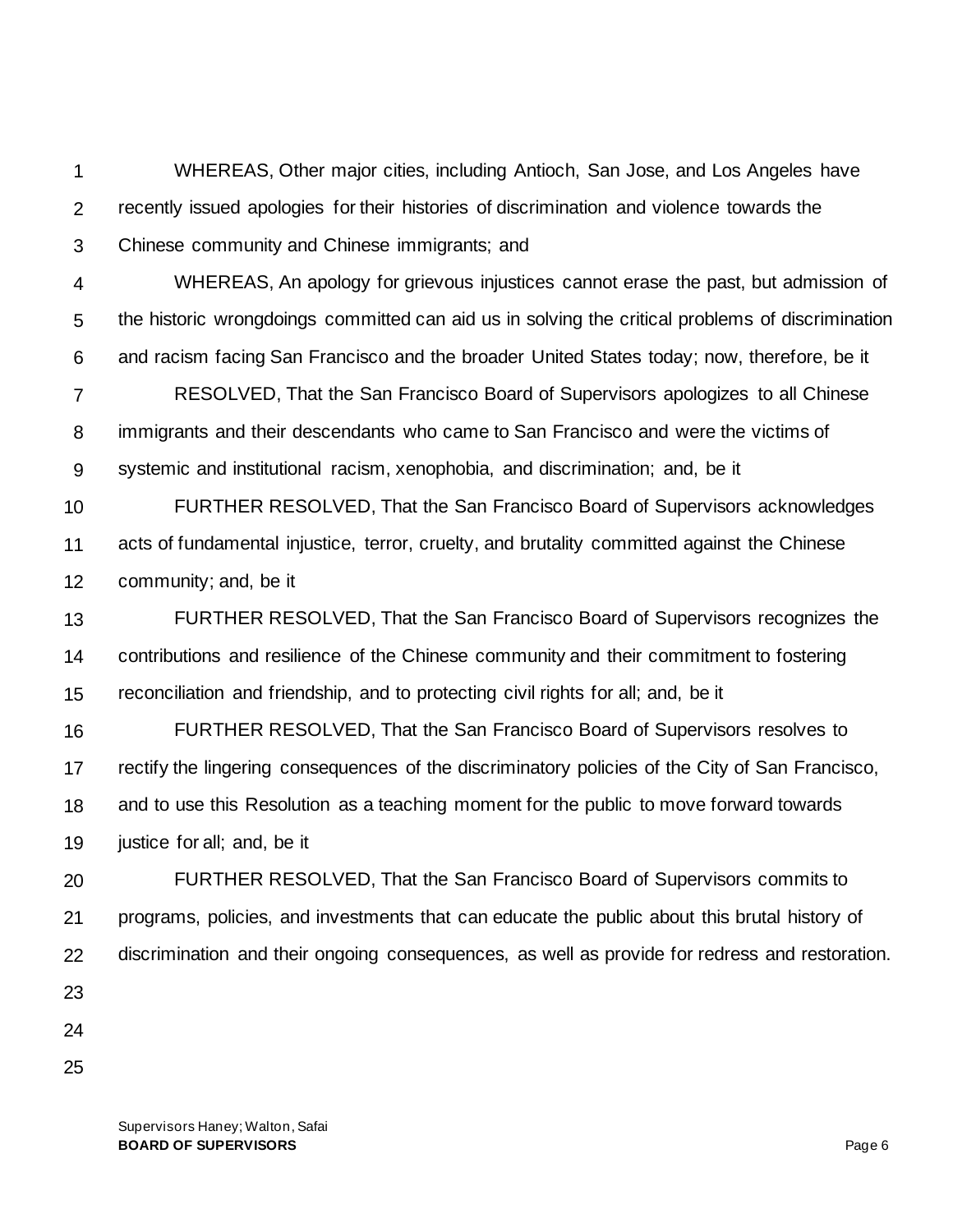President, District 10 BOARD of SUPERVISORS



City Hall 1 Dr. Carlton B. Goodlett Place, Room 244 San Francisco, CA 94102-4689 Tel. No. 554-6516 Fax No. 554-7674 TDD/TTY No. 544-6546

#### **Shamann Walton**

#### PRESIDENTIAL ACTION

Date: 12/29/2021

To: Angela Calvillo, Clerk of the Board of Supervisors

# Madam Clerk,

Pursuant to Board Rules, I am hereby:

D Waiving 30-Day Rule (Board Rule No. 3.23)

| File No. |                   |
|----------|-------------------|
|          | (Primary Sponsor) |

Title.

**X** Transferring (Board Rule No 3.3)

| File No.                                                       |                                               | 211240                          |  | Haney<br>(Primary Sponsor)                              |           |         |
|----------------------------------------------------------------|-----------------------------------------------|---------------------------------|--|---------------------------------------------------------|-----------|---------|
| Title.                                                         |                                               |                                 |  | Apologizing to Chinese Immigrants and Their Descendants |           |         |
|                                                                | From: Public Safety and Neighborhood Services |                                 |  | Committee                                               |           |         |
| To:                                                            | <b>Budget &amp; Finance</b>                   |                                 |  |                                                         | Committee |         |
| Assigning Temporary Committee Appointment (Board Rule No. 3.1) |                                               |                                 |  |                                                         |           |         |
| Supervisor:                                                    |                                               |                                 |  | Replacing Supervisor:                                   |           |         |
| For:                                                           |                                               |                                 |  |                                                         |           | Meeting |
|                                                                |                                               | (Date)                          |  | (Committee)                                             |           |         |
| <b>Start Time:</b>                                             |                                               | End Time:                       |  |                                                         |           |         |
|                                                                |                                               | Temporary Assignment: O Partial |  | $\bigcirc$ Full Meeting                                 |           |         |
|                                                                |                                               |                                 |  |                                                         |           |         |

Shamann Walton, President Board of Supervisors